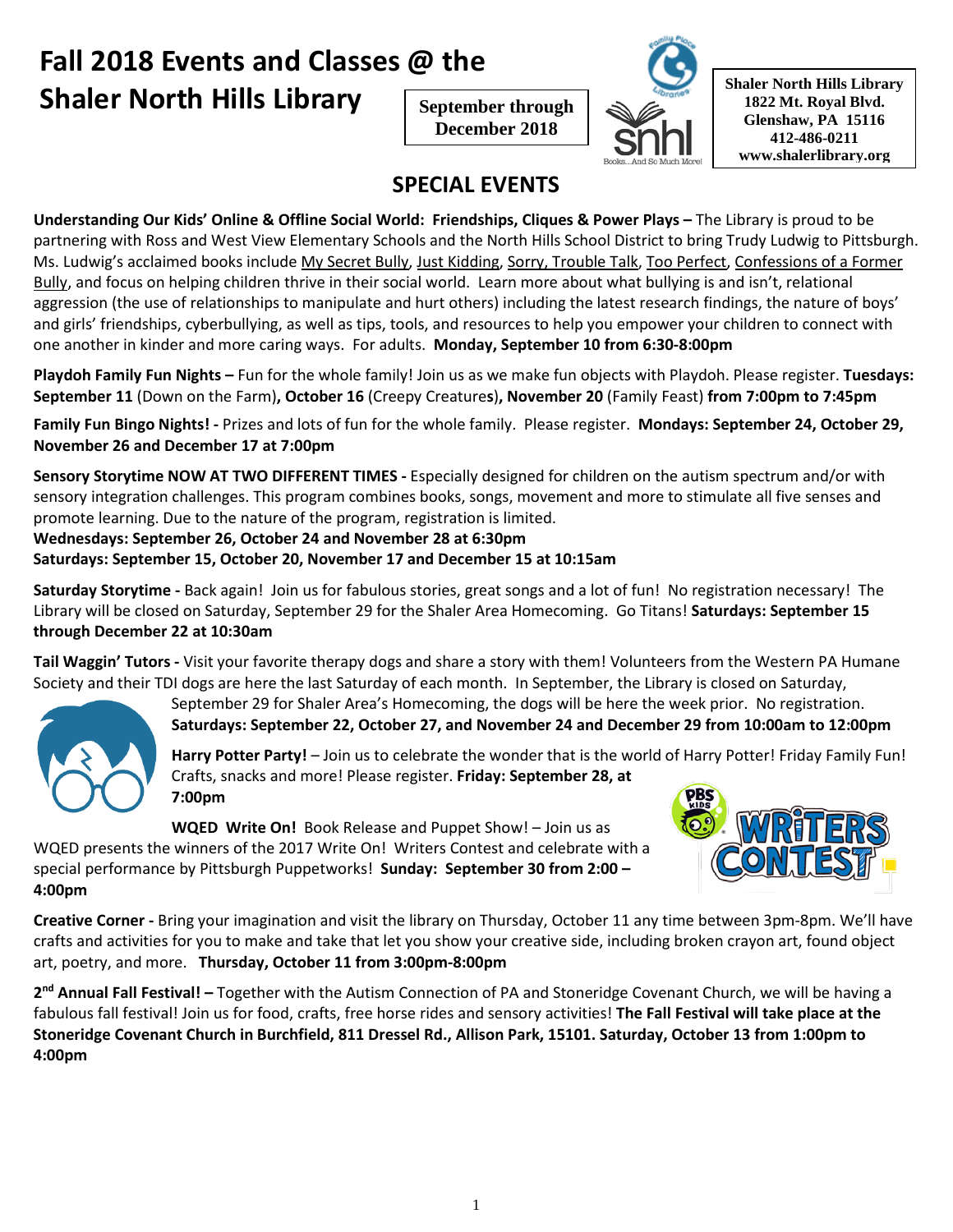**Shaler Township Fall Fest: Halloween Fun!** - Join us for an October evening of fun and games at the second annual Shaler Township Fall Fest at Kiwanis Park! Wear your Halloween costume and participate in the costume parade at approximately 8:30 PM, costumes optional. Enjoy games, a hay maze and make "spooky" crafts to take home. Decorate a small pumpkin, limited quantities available. \$2.00 for the pumpkin or bring your own. Miss Rebekah and Miss Ing will have "spooky" tales and some Harry Potter wizardry. S'mores: make your own for \$1.00 each. Our D.J. will be belting out the Monster Mash, Ghostbusters and other seasonal favorites. **Please register here: tinyurl.com/ShalerHalloween or at the Library! Saturday: October 27 from 6:00 – 9:00pm** 

**Let's Go Luna! One-of-a-Kind Celebration –** The folks from WQED will be bringing an advanced copy of their new show, Let's Go Luna! This new cartoon will begin this fall on WQED and features three friends, Leo the wombat, Carmen the butterfly, and Andy the frog who travel around the world via "Circo Fabuloso," their parents' traveling performance troupe. Along their stops,

Luna the moon teaches them about the local languages, music, and other daily routines. Join us for an afternoon of celebrating our uniqueness and our similarities! Families have different traditions; they come in all kinds of shapes and sizes. The first 50 families who register will get a free copy of THE CELEBRATE FAMILY BOOK: YOU AND YOUR SPECIAL, WONDERFUL, ONE-OF-A-KIND FAMILY **Sunday: November 11 from 1:15 to 2:15pm**



**Shaler "Lite" Up Night** – SNHL will be open helping to kick-off the holiday season! Holiday friends will be on hand! Plus music, crafts, and refreshments. **Saturday: November 17 time to be announced**

**Grinch Night!** - He can be a little cranky when it comes to Christmas! Come and meet him! Wear your Cindy Lou Who Hair or Grinch-y style garb! A night of family fun with a grinchy snack and crafts and stories! Please register. **Friday, November 30 from 7:00-8:00pm**

**Hour of Code** – Computer science is fun and creative! Join us for the SNHL edition of the Hour of Code where you can try out new challenges unplugged or online. Bring a friend and get your CODE on! Please register **Saturday, October 27 from 10:15am to 11:15am**

**A Visit from Santa! -** The Big Guy in the Red Suit will be here and good tidings will occur! All ages fun! Please register. **Saturday, December 1 at 10:15am**

**Happy Hanukkah! -** Celebrate Hanukkah at the Library! Come and celebrate your faith or learn about a faith different from your own! All ages fun! **Tuesday, December 4 at 7:30pm**

**Shaler Area Polar Express Party –** Shaler and Reserve Townships, Etna and Millvale Boroughs and the Shaler Area School District are working together to present you with a Polar-iffic get together! Come gather as a community and watch and participate in an interactive viewing of The Polar Express. **Saturday, December 15 at the Shaler Area Middle School, time to be announced, keep posted to Shaler Township Facebook and the Library Facebook page for more information.**

**Noon Year's Eve Party -** Staying up to midnight can be hard. Celebrate the New Year early with crafts, games and snacks! All ages fun! Please register. **Friday, December 28 from 11:30am -12:30pm**

### **BIRTH TO PRESCHOOL**

#### **No Registration required, unless noted. Also, be sure to check out our Special Events!**

**Art from the Start -** Come and share an art experience with your toddler or preschooler. Don't dress up, because we'll be scribbling, squeezing, stretching and smearing our way through artistic learning and fun! **Thursdays: September 6, October 4, November 1, and December 6 at 10:15am**

**Family Place Imagination Station -** Come and play with our toys and have fun at story time after playtime! Child health professionals will be on hand to answer your questions. Birth through age 6, with a caregiver. **Tuesdays: September 4 from 10:00am - 11:15am**

**Saturday Storytime -** Back again! Join us for fabulous stories, great songs and a lot of fun! No registration necessary! The Library will be closed on Saturday, September 29 for the Shaler Area Homecoming. Go Titans! **Saturdays: September 15 through December 22 at 10:30am**

**Sunday Family Block Parties -** Playing with blocks develops your child's eye-hand coordination as well as math and science skills. Come play, build, and learn together at a block party! Birth through age 6.

### **Sundays: September 16 through December 16 from 1:00 - 2:30pm**

**Mother Goose -** Thirty minutes of stories and fun for children ages 18 through 30 months, with a caregiver. **Mondays: September 10 through December 10 at 10:15am and 11:15am**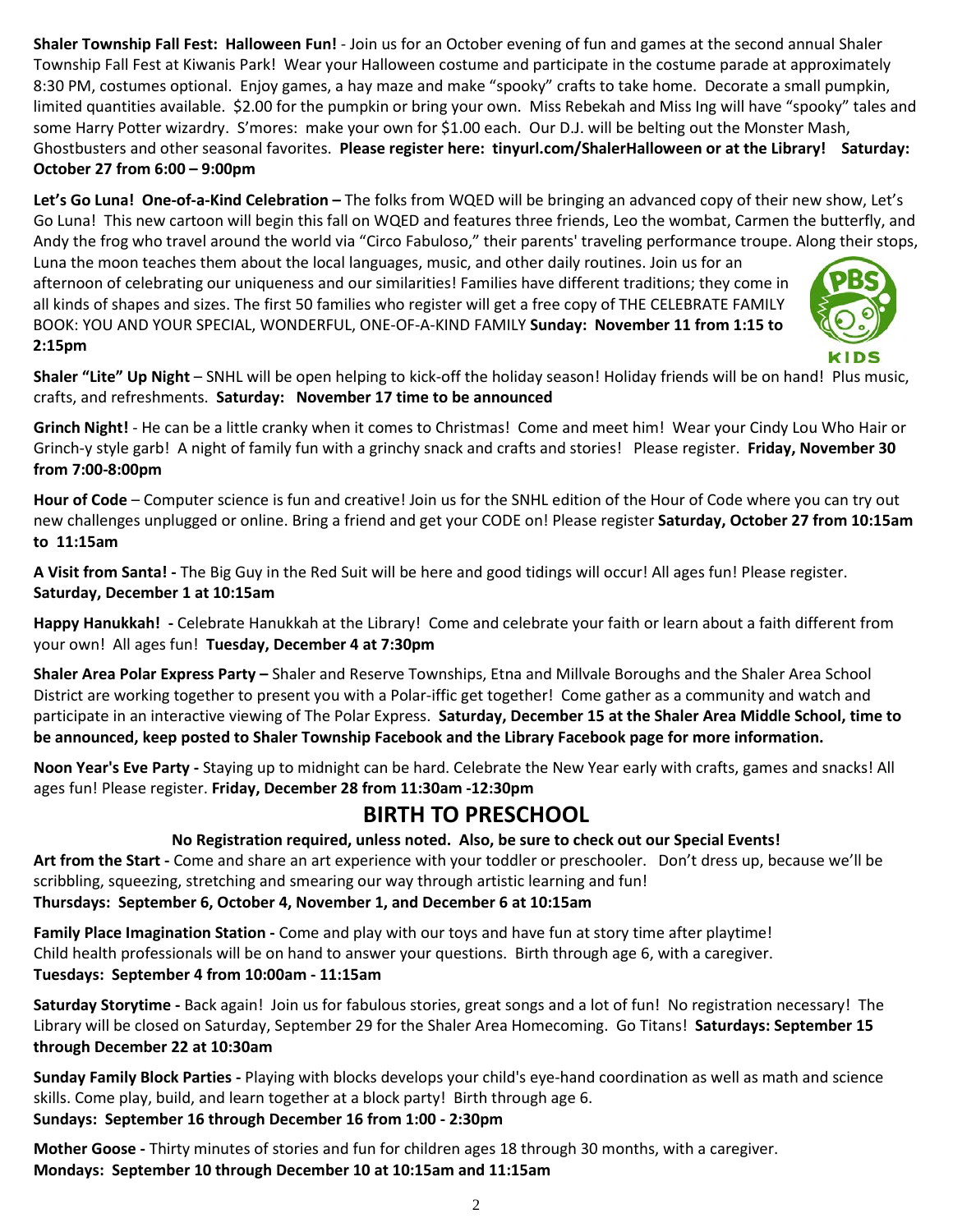3

**Parachute Play -** Thirty activity-filled minutes that include music, creative movement and fun, all with one colorful parachute! **Mondays: September 10 through December 10 at 10:45am and 11:45am**

**Marvelous Mondays Lunch Bunch –** Bring your lunch and we'll supply the drink and great fun as we explore seasonal games, stories, and crafts each week. For ages 4, 5, and 6, without a caregiver. Please register. **Mondays: September 10 through December 10 at 12:15pm**

**Book Babies at Night –** Rhymes, songs, and stories for children ages birth through 18 months, with a caregiver. **Mondays: September 10 through December 10 at 6:30pm**

**Book Babies -** Lively songs, rhymes and stories for children ages birth through 18 months, with a caregiver. **Tuesdays: September 11 through December 11 at 10:15am and 11:15am**

**Dress-Up Storytime -** A fire fighter? A doctor? What would you like to be today? Dress in one costume, listen to a story and then switch costumes up and hear the next! A great opportunity for imagination and play and great stories! For children ages 3 and up, with a caregiver. **Tuesdays: September 11 through December 11 at 1:15pm**

**Little Learners:** Full STEAM Ahead - Developmentally appropriate (and fun!) games, stories and activities for you and your young child. We will focus on letters, phonics, numbers and beginning math! **Tuesdays: September 11 - December 18 at 6:30pm**

**Toddler Fun-** Stories feature a different letter each week. For children 2 ½ to 3 ½ years old, with a caregiver. **Wednesdays: September 12 through December 12 at 10:15am and 11:15am**

**Mighty Math-** Math concepts for preschoolers. **Wednesdays: September 12 through December 12 at 1:15pm** 

**Storytime Chess for 4 Year Olds and Kindergartners** - Learn the basics of Chess through this fun and interactive program, one story at a time! Each week we will learn about a different piece and why it moves in the way in which it does. There is a limit of 20 kids, so please register each week! Caregivers are encouraged to attend. **Wednesdays: September 12 & 19, October 10 & 17, November 14 & 28 and December 12 & 19 from 4:30 - 5:00pm**

**Parachute Play at Night**- Play with the 'chute as the sun-sets! Toddlers and preschoolers, with a caregiver. **Wednesdays: September 12 through December 12 at 6:30pm**

**Good Night Yoga PJ Storytime -** Sleeping time stories and nighttime yoga exercises before you head off to bed. For toddlers and preschoolers, with a caregiver. **Wednesdays: September 12 through December 12 at 7:00pm**

**Dance Party! -** Moving and grooving to all of your favorite toddler and preschool tunes! **Every Thursday, all year at 10:15am.**  \*The Library is closed on November 23, but Miss Ing will be dancing anyway at the regular time, join us!

**Discovery Kids -** This weekly, interactive program for ages 3 and up will feature nonfiction topics each week and learning labs. On the first Thursdays of the month: October 4, November 1 and December 6, there will be no class but **please take the opportunity to check out Art from the Start on these days! Thursdays: September 13 through December 13 at 11:15am**

**Activated Stories –** Storytime with a twist, you become part of the story! Listen to some new stories and old classics and act them out as the stories unfold. Perfect for toddlers and preschoolers who love a little drama and like to move. Toddlers and preschoolers, with a caregiver. **Thursdays: September 13 through December 13 at 6:30pm**

**Preschool Express -** All aboard! Preschoolers, ages 3 ½ to 6, will share stories and songs! **Fridays: September 14 through December 14 at 10:15am. There will be no program on Friday, November 23.**

**Music Adventures –** Sing and clap, bang your drums, shake your shakers, ring your bells! Preschoolers, explore your musical talents**! Fridays: September 14 through December 14 at 10:45am. There will be no program on Friday, November 23.**

**Reserve Reads! –** Meet Miss Pennie at St. Aloysius Church at 3616 Mt Troy Rd, Pittsburgh, PA 15212 for stories, a craft and a great time! Fridays, September 14 through December 14 at noon. There will be no program on Friday, November 23.

**Family Storytime at the Millvale Library –** Live in Millvale? Live near Millvale? Head on down to the Millvale Community Library for wiggling, giggling, great stories and songs! **Fridays: September 14 through December 14 at 10:30am. There will be no storytime on November 23.**





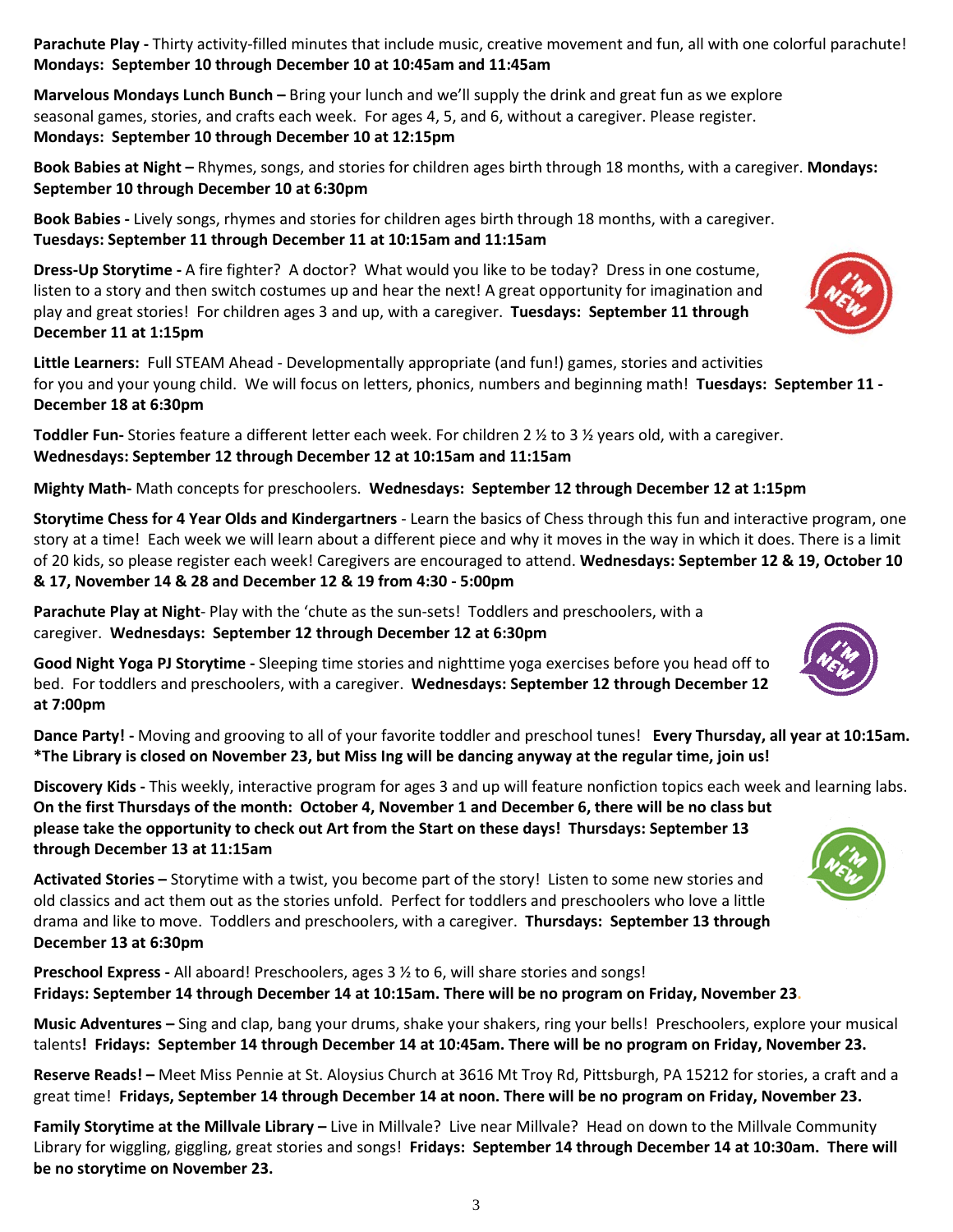**Friday Lunch Bunch Sponsored by Ed and Mark's Shop N Save -** Bring a bagged lunch, we'll supply the drink and great fun as we explore seasonal games, stories and crafts each week for children ages 4, 5 and 6, without a caregiver. We are grateful to Ed and Mark's Shop N Save (www.edandmarks.com) for their continued sponsorship of this program.

### **Fridays: September 14 through December 14 at 12:15pm \*The Library will be closed November 23.**

#### **1000 BOOKS BEFORE KINDERGARTEN**

1000 Books Before Kindergarten is a Library program that encourages all families and caregivers to read 1,000 books with their young children before they enter kindergarten.

Studies have shown that families who start reading aloud to their children at birth help to strengthen their language skills and build their vocabulary –two important tools for beginning to learn to read when they enter kindergarten. How Does 1,000 Books Before Kindergarten Work?

- Register at the Library or online and take home your first reading log AND an ABC book to keep!
- When you fill up your first reading log, bring it in for your 100 Books Sticker. Do this for each 100 books you complete.
- When you get all the way to 1000, you will receive another free book!

### **GRADES K-3**

#### **Please check program descriptions for grade level. Check out our Special Events as well!**

**Fun Food For Kids** – Do you like cooking in the kitchen and making yummy food? We will learn the basics of cooking along with preparing yummy treats based on a different theme each class. *Please register to ensure we have enough supplies*. For those in grades K-6. (Caution! This class serves & prepares food so if your child has a food allergy the library cannot guarantee that *allergens will be avoided.)* **Saturdays: September 8, October 13, November 10, December 8 from 11:00am to 11:45am or 12:30pm-1:15pm**

**Patterns in Nature –** Exploring animals and habitats through images and sound. Make an eco-friendly project to take home. For those in grades K-6. Please register. **Tuesdays: September 25, October 23 and November 27 at 7:00pm**

**LEGO WEDO Robotics for Beginners -** Register each week for this robotics class using LEGOS! Learn about simple machines and make a new project each week. Then use basic computer programming to make your model move! Please register on the Friday of the previous week for each class, as registration is limited. Grades 1 – 6. **Thursdays: Sept. 13 & 27, Oct. 11 & 25, November 8 & 29, and December 13 at 7:00pm**

**LEGO Free Build –** The chance to build whatever your awesome brain can imagine! Or give a try at building a model of where you live! Or go to school! Or a robot best friend! **Wednesdays: September 26, October 24, November 28, and December 26 from 3:30pm to 5:00pm**

**LEGO Robotics for Experts** – Join us for this advanced class if you have done the Beginners set of projects! Please register the Friday of the previous week for each class, as registration is limited. Grades 1 – 6. **Thursdays: September 20, October 4 and 18, November 1 and 15, and December 6 at 7:00pm**

**American Girl Saturdays** – Come, bring your favorite doll, if you like! Stories, crafts and a look back in time. For those in grades K and up. As a courtesy please register for each program to ensure sufficient supplies are available. Many thanks! **Saturdays: September 22 (**Marie Grace & Cecile Ray), **October 27** (Gabriella McBride)**, November 24 (**Tenney Grant & Logan Everett) **from 6:30 - 8:00pm and Friday, December 28** (Sleepover for your American Girl Dolls! You will leave your favorite doll to stay overnight here at the library and then come back at **10:00am on Saturday, December 29** to see what they did!)

**Something Spooky –** Listen to some creepy tales and make a pumpkin for your pocket! For those in K-3 who don't mind being a little scared! **Friday, October 12 at 4:15pm**

### **TWEENS: GRADES 4-6**

#### **Please check program descriptions for grade level. Check out our Special Events as well!**

**Fun Food For Kids** – Do you like cooking in the kitchen and making yummy food? We will learn the basics of cooking along with preparing yummy treats based on a different theme each class. *Please register to ensure we have enough supplies*. For those in grades K-6. (Caution! This class serves & prepares food so if your child has a food allergy the library cannot guarantee that allergens will be avoided.) Saturdays: September 8, October 13, November 10, December 8 from1 1:00am to 11:45am or **12:30pm-1:15pm**



**CGO** education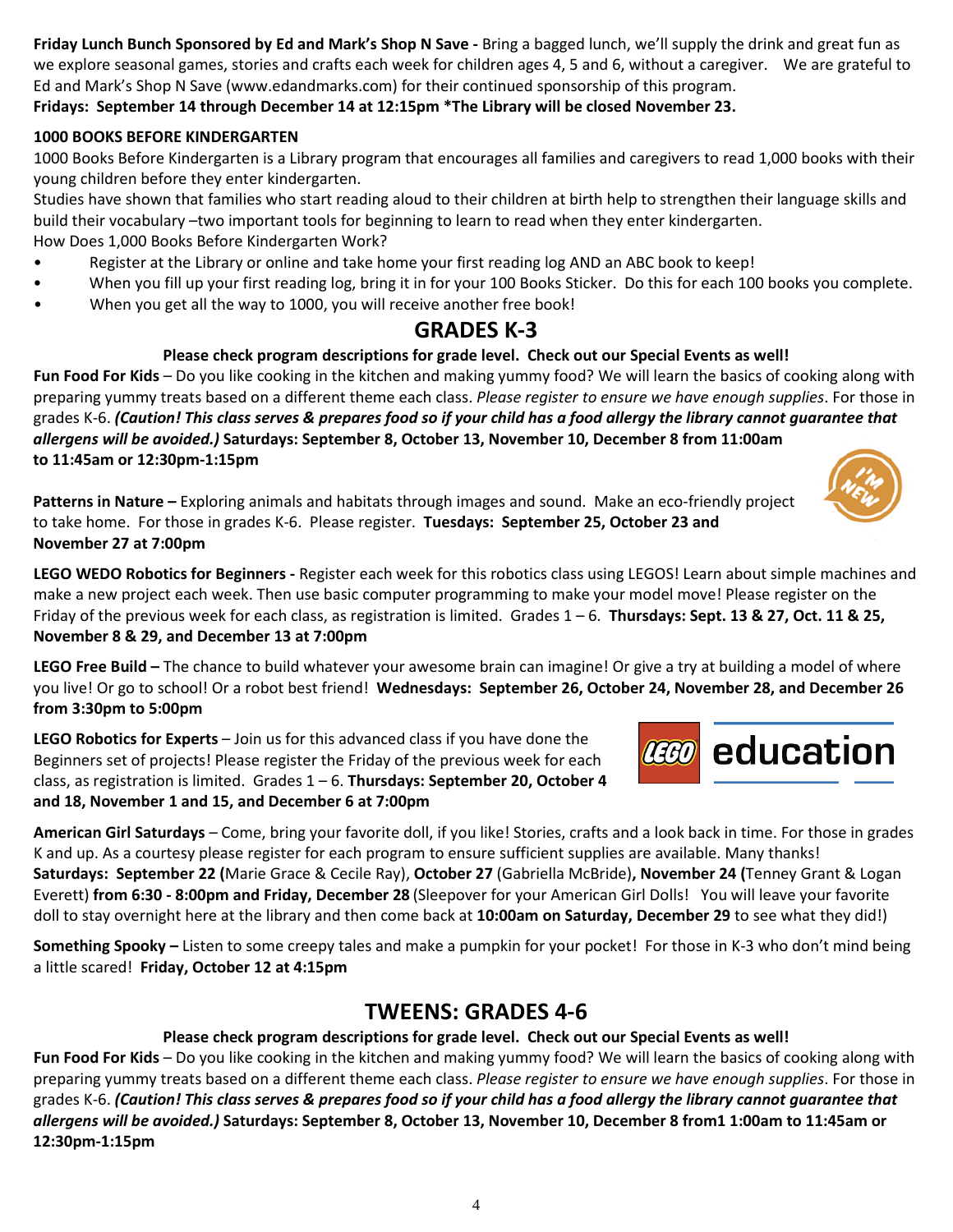**Locker Magnet Making –** Bring your creativity and we'll supply what you need to make cool magnets for your locker! Please register. For those in grades 4-6. **Wednesday, September 12 from 4:30-5:30pm**

**LEGO WEDO Robotics for Beginners** - Register each week for this robotics class using LEGOS! Learn about simple machines and

make a new project each week. Then use basic computer programming to make your model move! Please register on the Friday of the previous week for each class, as registration is limited. Grades 1 – 6. **Thursdays: Sept. 13 & 27, Oct. 11 & 25, November 8 & 29, and December 13 at 7:00pm**

**LEGO Robotics for Experts –** Join us for this advanced class if you have done the Beginners set of projects! Please register the Friday of the previous week for each class, as registration is limited. Grades 1 – 6. **Thursdays: September 20, October 4 and 18, November 1 and 15, and December 6 at 7:00pm**

**Patterns in Nature –** Exploring animals and habitats through images and sound. Make an eco-friendly project to take home. For those in grades K-6. Please register. **Tuesdays: September 25, October 23 and November 27 at 7:00pm**

**LEGO Free Build** – The chance to build whatever your awesome brain can imagine! Or give a try at building a model of where you live! Or go to school! Or a robot best friend! **Wednesdays: September 26, October 24, November 28, and December 26 from 3:30pm to 5:00pm**

**American Girl Saturdays** – Come, bring your favorite doll, if you like! Stories, crafts and a look back in time. For those in grades K and up. As a courtesy please register for each program to ensure sufficient supplies are available. Many thanks! **Saturdays: September 22 (**Marie Grace & Cecile Ray), **October 27** (Gabriella McBride)**, November 24 (**Tenney Grant & Logan Everett) **from 6:30 - 8:00pm and Friday, December 28** (Sleepover for your American Girl Dolls! You will leave your favorite doll to stay overnight here at the library and then come back at **10:00am on Saturday, December 29** to see what they did!)

**Vampire Legends and Lore –** Creatures of the night, blood-thirsty members of the undead have haunted people's nightmares for centuries. Come hear more about these terrifying beings from folklore, and real life! For those in grades 4 -6.

**Tuesday, October 9 at 7:30pm**

### **TEENS: GRADES 7 and UP!**

**Inkspotters Teen Writing Group** – Do you write stories, fanfiction, poetry, or blog posts? Need help picking the perfect character names? Join our weekly writing group and meet other writers! Talk, work on an existing project, or try a writing prompt. No registration required. (There will be no program on Thanksgiving, November 22<sup>nd</sup>) **Thursdays: September 6 through December 20 from 4:30pm to 5:30pm**

**Teen Sardines and Zombie Tag Night –** Everyone's favorite hide 'n seek game is here: Sardines! Then play Zombie Tag! We will also play some favorite board games (Apples to Apples, Catchphrase, Anomia, etc.) and card games (UNO, Spoons). You're welcome to bring your games from home, too! Snacks served. *Bring a flashlight or your phone for sardines and zombie tag.* **Saturday, September 8 from 7:00pm to 9:00pm**

#### **Page Turners Book Club**

Join Cindy Binz for book discussion, crafts and a good time! For teens and young adult with exceptional abilities. **Tuesdays: September 11 through December 18**

**Teen Anime Club –** Watch a different anime every week, discuss with other fans, and talk about related things like cosplay, games, and more! **Mondays: September 24, October 29, and November 26 at 5:30pm to 7:00pm**

**S'mores and Blackout Poetry** – Bring a blanket and flashlight and enjoy s'mores over a "library friendly" campfire. Then spark your creativity with blackout poetry, the writing trend described as "sort of like if the CIA did haiku." Fun and easy! **Saturday, October 6 from 7:00pm to 8:00pm**

**Nightmare Tales -** Hear stories and legends about some of the creatures that have been haunting nightmares for centuries. A multi-media evening of vampire, werewolf, zombie and other lore that will send shivers up and down your spine. For those in grades 7-12. **Friday, October 12 from 7:00 - 8:30pm**

**Teen Comedy and Improv Night** – Ever watch "Whose Line Is It Anyway?" and want to try it yourself? Come add your own spin to our evening of improv games, like "Park Bench" and "Scenes From a Hat", or just enjoy as an audience member! Snacks too! **Saturday, October 13 from 7:00pm to 8:30pm**

5